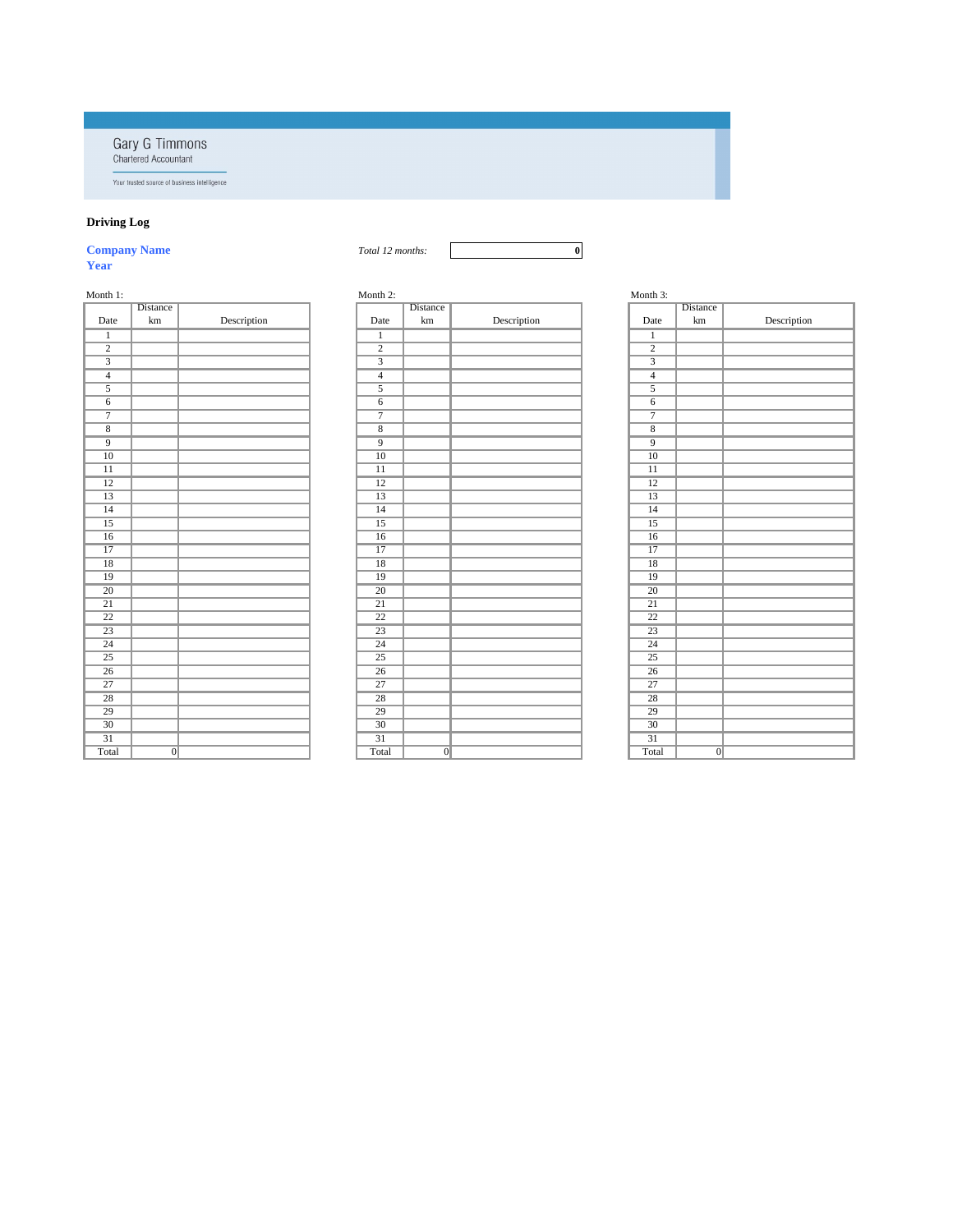| Company Nam |
|-------------|
|-------------|

| Month 4:        |                 |             | Month :            |
|-----------------|-----------------|-------------|--------------------|
|                 | <b>Distance</b> |             |                    |
| Date            | $\,\mathrm{km}$ | Description | Date               |
| $\overline{1}$  |                 |             | $\overline{1}$     |
| $\overline{2}$  |                 |             | $\overline{2}$     |
| $\overline{3}$  |                 |             | $\overline{3}$     |
| $\overline{4}$  |                 |             | $\overline{4}$     |
| $\overline{5}$  |                 |             | $\overline{5}$     |
| $\overline{6}$  |                 |             | $\sqrt{6}$         |
| $\overline{7}$  |                 |             | $\overline{7}$     |
| $\overline{8}$  |                 |             | $\overline{\bf 8}$ |
| $\overline{9}$  |                 |             | $\overline{9}$     |
| $\overline{10}$ |                 |             | $\overline{10}$    |
| $\overline{11}$ |                 |             | $\overline{11}$    |
| $\overline{12}$ |                 |             | $\overline{12}$    |
| 13              |                 |             | 13                 |
| $\overline{14}$ |                 |             | $\overline{14}$    |
| $\overline{15}$ |                 |             | 15                 |
| $\overline{16}$ |                 |             | $\overline{16}$    |
| 17              |                 |             | 17                 |
| $\overline{18}$ |                 |             | $\overline{18}$    |
| 19              |                 |             | 19                 |
| $\overline{20}$ |                 |             | $\overline{20}$    |
| $\overline{21}$ |                 |             | 21                 |
| $\overline{22}$ |                 |             | $\overline{22}$    |
| $\overline{23}$ |                 |             | 23                 |
| $\overline{24}$ |                 |             | $\overline{24}$    |
| $25\,$          |                 |             | 25                 |
| $\overline{26}$ |                 |             | $\overline{26}$    |
| $\overline{27}$ |                 |             | $\overline{27}$    |
| $\overline{28}$ |                 |             | $\overline{28}$    |
| 29              |                 |             | 29                 |
| $\overline{30}$ |                 |             | $30\,$             |
| $\overline{31}$ |                 |             | $\overline{31}$    |
| Total           | $\Omega$        |             | Tota               |

## me Year: Year: Year:

| 171011111 U.    |                 |             |
|-----------------|-----------------|-------------|
|                 | <b>Distance</b> |             |
| Date            | km              | Description |
| $\overline{1}$  |                 |             |
| $\overline{2}$  |                 |             |
| $\overline{3}$  |                 |             |
| $\overline{4}$  |                 |             |
| $\overline{5}$  |                 |             |
| $\overline{6}$  |                 |             |
| $\overline{7}$  |                 |             |
| $\overline{8}$  |                 |             |
| $\overline{9}$  |                 |             |
| $\overline{10}$ |                 |             |
| $\overline{11}$ |                 |             |
| $\overline{12}$ |                 |             |
| $\overline{13}$ |                 |             |
| $\overline{14}$ |                 |             |
| $\overline{15}$ |                 |             |
| $\overline{16}$ |                 |             |
| $\overline{17}$ |                 |             |
| $\overline{18}$ |                 |             |
| $\overline{19}$ |                 |             |
| $\overline{20}$ |                 |             |
| $\overline{21}$ |                 |             |
| $\overline{22}$ |                 |             |
| $\overline{23}$ |                 |             |
| $\overline{24}$ |                 |             |
| $\overline{25}$ |                 |             |
| $\overline{26}$ |                 |             |
| $\overline{27}$ |                 |             |
| $\overline{28}$ |                 |             |
| 29              |                 |             |
| $\overline{30}$ |                 |             |
| $\overline{31}$ |                 |             |
| Total           | $\overline{0}$  |             |

| Distance        |             |                |                 | Distance                                           |             |                            |                 | Distance        |
|-----------------|-------------|----------------|-----------------|----------------------------------------------------|-------------|----------------------------|-----------------|-----------------|
| $\,\mathrm{km}$ | Description |                | Date            | $\,\mathrm{km}$                                    | Description |                            | Date            | $\,\mathrm{km}$ |
|                 |             |                | $\mathbf{1}$    |                                                    |             |                            | $\overline{1}$  |                 |
|                 |             |                | $\overline{2}$  |                                                    |             |                            | $\overline{2}$  |                 |
|                 |             |                | $\overline{3}$  |                                                    |             |                            | $\overline{3}$  |                 |
|                 |             |                | $\overline{4}$  |                                                    |             |                            | $\overline{4}$  |                 |
|                 |             |                |                 |                                                    |             |                            | $\overline{5}$  |                 |
|                 |             |                | $\overline{6}$  |                                                    |             |                            | $\overline{6}$  |                 |
|                 |             |                | $\overline{7}$  |                                                    |             |                            | $\overline{7}$  |                 |
|                 |             |                |                 |                                                    |             |                            | $\overline{8}$  |                 |
|                 |             |                |                 |                                                    |             |                            | $\overline{9}$  |                 |
|                 |             |                | $\overline{10}$ |                                                    |             |                            | $\overline{10}$ |                 |
|                 |             |                | $\overline{11}$ |                                                    |             |                            | $\overline{11}$ |                 |
|                 |             |                | $\overline{12}$ |                                                    |             |                            | $\overline{12}$ |                 |
|                 |             |                | $\overline{13}$ |                                                    |             |                            | $\overline{13}$ |                 |
|                 |             |                | $\overline{14}$ |                                                    |             |                            | $\overline{14}$ |                 |
|                 |             |                | $\overline{15}$ |                                                    |             |                            | $\overline{15}$ |                 |
|                 |             |                | $\overline{16}$ |                                                    |             |                            | $\overline{16}$ |                 |
|                 |             |                | $\overline{17}$ |                                                    |             |                            | $\overline{17}$ |                 |
|                 |             |                | $\overline{18}$ |                                                    |             |                            | $\overline{18}$ |                 |
|                 |             |                | $\overline{19}$ |                                                    |             |                            | $\overline{19}$ |                 |
|                 |             |                | $\overline{20}$ |                                                    |             |                            | $\overline{20}$ |                 |
|                 |             |                | $\overline{21}$ |                                                    |             |                            | $\overline{21}$ |                 |
|                 |             |                | $\overline{22}$ |                                                    |             |                            | $\overline{22}$ |                 |
|                 |             |                | $\overline{23}$ |                                                    |             |                            | $\overline{23}$ |                 |
|                 |             |                | $\overline{24}$ |                                                    |             |                            | $\overline{24}$ |                 |
|                 |             |                | $\overline{25}$ |                                                    |             |                            | $\overline{25}$ |                 |
|                 |             |                | $\overline{26}$ |                                                    |             |                            | 26              |                 |
|                 |             |                | $\overline{27}$ |                                                    |             |                            | $\overline{27}$ |                 |
|                 |             |                | $\overline{28}$ |                                                    |             |                            | $\overline{28}$ |                 |
|                 |             |                | $\overline{29}$ |                                                    |             |                            | $\overline{29}$ |                 |
|                 |             |                | $\overline{30}$ |                                                    |             |                            | $\overline{30}$ |                 |
|                 |             |                | $\overline{31}$ |                                                    |             |                            | $\overline{31}$ |                 |
|                 |             |                | Total           |                                                    |             |                            | Total           | $\overline{0}$  |
|                 |             | $\overline{0}$ |                 | $\overline{5}$<br>$\overline{8}$<br>$\overline{9}$ |             | Month 5:<br>$\overline{0}$ |                 | Month 6:        |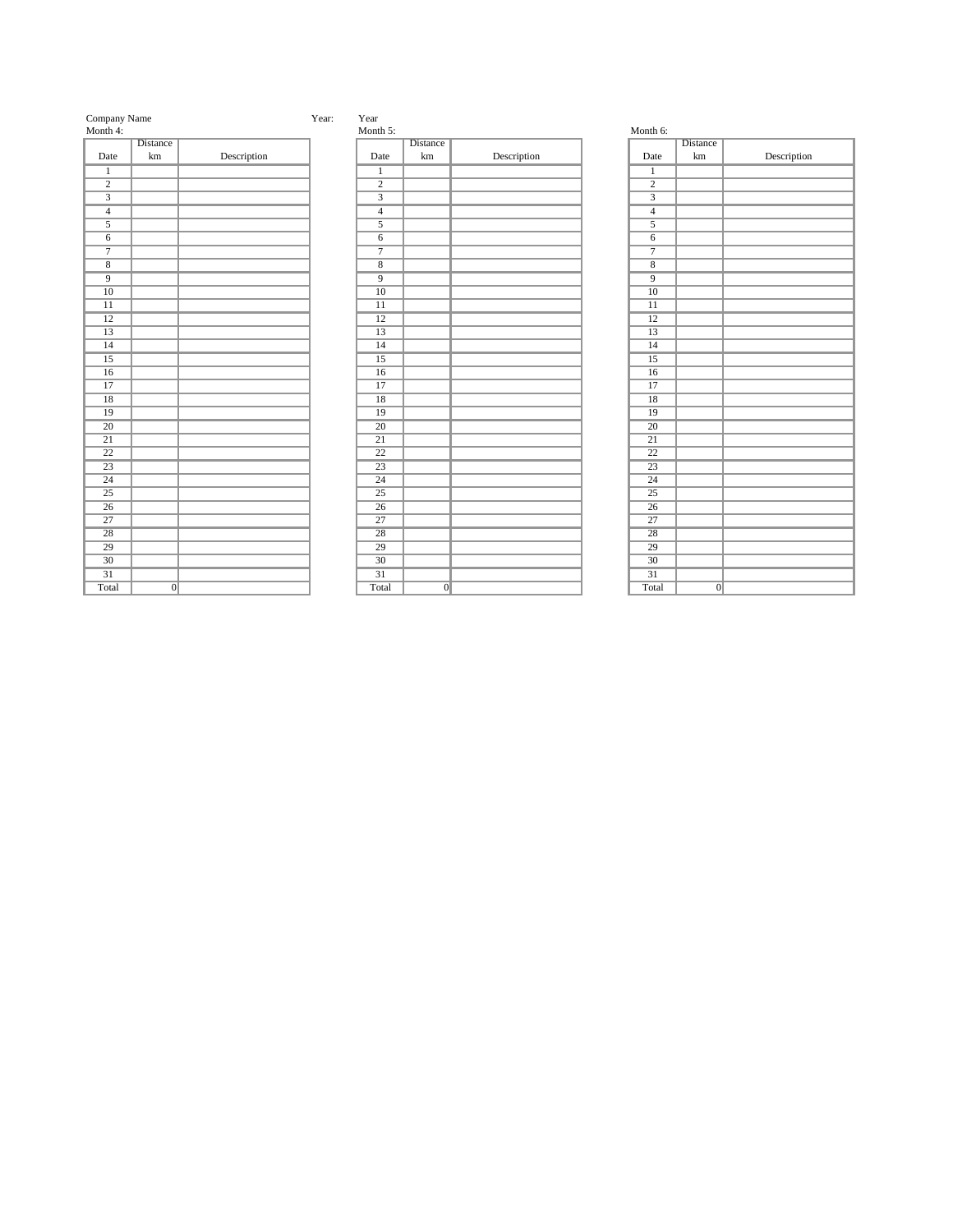| Company Nam |  |
|-------------|--|
|-------------|--|

| Month 7:        |                 |             | Month {            |
|-----------------|-----------------|-------------|--------------------|
|                 | <b>Distance</b> |             |                    |
| Date            | $\,\mathrm{km}$ | Description | Date               |
| $\overline{1}$  |                 |             | $\overline{1}$     |
| $\overline{2}$  |                 |             | $\overline{2}$     |
| $\overline{3}$  |                 |             | $\overline{3}$     |
| $\overline{4}$  |                 |             | $\overline{4}$     |
| $\overline{5}$  |                 |             | $\overline{5}$     |
| $\overline{6}$  |                 |             | 6                  |
| $\overline{7}$  |                 |             | $\overline{7}$     |
| $\overline{8}$  |                 |             | $\overline{\bf 8}$ |
| $\overline{9}$  |                 |             | $\overline{9}$     |
| $\overline{10}$ |                 |             | $\overline{10}$    |
| $\overline{11}$ |                 |             | $\overline{11}$    |
| $\overline{12}$ |                 |             | $\overline{12}$    |
| 13              |                 |             | 13                 |
| $\overline{14}$ |                 |             | $\overline{14}$    |
| $\overline{15}$ |                 |             | 15                 |
| $\overline{16}$ |                 |             | $\overline{16}$    |
| 17              |                 |             | 17                 |
| $\overline{18}$ |                 |             | 18                 |
| 19              |                 |             | 19                 |
| $\overline{20}$ |                 |             | $\overline{20}$    |
| $\overline{21}$ |                 |             | $\overline{21}$    |
| $\overline{22}$ |                 |             | $\overline{22}$    |
| $\overline{23}$ |                 |             | $\overline{23}$    |
| $\overline{24}$ |                 |             | $\overline{24}$    |
| $25\,$          |                 |             | 25                 |
| $\overline{26}$ |                 |             | $\overline{26}$    |
| $\overline{27}$ |                 |             | $\overline{27}$    |
| $\overline{28}$ |                 |             | $\overline{28}$    |
| $\overline{29}$ |                 |             | 29                 |
| $\overline{30}$ |                 |             | $30\,$             |
| $\overline{31}$ |                 |             | $\overline{31}$    |
| Total           | $\Omega$        |             | Tota               |

## me Year: Year: Year:

| 1,1011 <b>ul</b> 7. |                 |             |
|---------------------|-----------------|-------------|
|                     | <b>Distance</b> |             |
| Date                | km              | Description |
| $\overline{1}$      |                 |             |
| $\overline{2}$      |                 |             |
| $\overline{3}$      |                 |             |
| $\overline{4}$      |                 |             |
| $\overline{5}$      |                 |             |
| $\overline{6}$      |                 |             |
| $\overline{7}$      |                 |             |
| $\overline{8}$      |                 |             |
| $\overline{9}$      |                 |             |
| $\overline{10}$     |                 |             |
| $\overline{11}$     |                 |             |
| $\overline{12}$     |                 |             |
| $\overline{13}$     |                 |             |
| $\overline{14}$     |                 |             |
| $\overline{15}$     |                 |             |
| $\overline{16}$     |                 |             |
| $\overline{17}$     |                 |             |
| $\overline{18}$     |                 |             |
| $\overline{19}$     |                 |             |
| $\overline{20}$     |                 |             |
| $\overline{21}$     |                 |             |
| $\overline{22}$     |                 |             |
| $\overline{23}$     |                 |             |
| $\overline{24}$     |                 |             |
| $\overline{25}$     |                 |             |
| $\overline{26}$     |                 |             |
| $\overline{27}$     |                 |             |
| $\overline{28}$     |                 |             |
| $\overline{29}$     |                 |             |
| $\overline{30}$     |                 |             |
| $\overline{31}$     |                 |             |
| Total               | $\overline{0}$  |             |

| Month 7:        |                 |             | Month 8:        |                 |             | Month 9:        |                 |
|-----------------|-----------------|-------------|-----------------|-----------------|-------------|-----------------|-----------------|
|                 | Distance        |             |                 | Distance        |             |                 | Distance        |
| Date            | $\,\mathrm{km}$ | Description | Date            | $\,\mathrm{km}$ | Description | Date            | $\,\mathrm{km}$ |
| $\overline{1}$  |                 |             | $\mathbf{1}$    |                 |             | $\overline{1}$  |                 |
| $\overline{2}$  |                 |             | $\overline{2}$  |                 |             | $\overline{2}$  |                 |
| $\overline{3}$  |                 |             | $\overline{3}$  |                 |             | $\overline{3}$  |                 |
| $\overline{4}$  |                 |             | $\overline{4}$  |                 |             | $\overline{4}$  |                 |
| $\overline{5}$  |                 |             | $\overline{5}$  |                 |             | $\overline{5}$  |                 |
| $\sqrt{6}$      |                 |             | $6\,$           |                 |             | $\overline{6}$  |                 |
| $\overline{7}$  |                 |             | $\overline{7}$  |                 |             | $\overline{7}$  |                 |
| $\overline{8}$  |                 |             | $\overline{8}$  |                 |             | $\overline{8}$  |                 |
| $\overline{9}$  |                 |             | $\overline{9}$  |                 |             | $\overline{9}$  |                 |
| $\overline{10}$ |                 |             | $\overline{10}$ |                 |             | $\overline{10}$ |                 |
| $\overline{11}$ |                 |             | $\overline{11}$ |                 |             | $\overline{11}$ |                 |
| $\overline{12}$ |                 |             | $\overline{12}$ |                 |             | $\overline{12}$ |                 |
| $\overline{13}$ |                 |             | $\overline{13}$ |                 |             | $\overline{13}$ |                 |
| $\overline{14}$ |                 |             | $\overline{14}$ |                 |             | $\overline{14}$ |                 |
| $\overline{15}$ |                 |             | $\overline{15}$ |                 |             | $\overline{15}$ |                 |
| $\overline{16}$ |                 |             | $\overline{16}$ |                 |             | $\overline{16}$ |                 |
| $\overline{17}$ |                 |             | $\overline{17}$ |                 |             | $\overline{17}$ |                 |
| $\overline{18}$ |                 |             | $\overline{18}$ |                 |             | $\overline{18}$ |                 |
| $\overline{19}$ |                 |             | $\overline{19}$ |                 |             | $\overline{19}$ |                 |
| $\overline{20}$ |                 |             | $\overline{20}$ |                 |             | $\overline{20}$ |                 |
| $\overline{21}$ |                 |             | $\overline{21}$ |                 |             | $\overline{21}$ |                 |
| $\overline{22}$ |                 |             | $\overline{22}$ |                 |             | $\overline{22}$ |                 |
| $\overline{23}$ |                 |             | $\overline{23}$ |                 |             | $\overline{23}$ |                 |
| $\overline{24}$ |                 |             | $\overline{24}$ |                 |             | $\overline{24}$ |                 |
| $\overline{25}$ |                 |             | $\overline{25}$ |                 |             | $\overline{25}$ |                 |
| $\overline{26}$ |                 |             | $\overline{26}$ |                 |             | $\overline{26}$ |                 |
| $\overline{27}$ |                 |             | $\overline{27}$ |                 |             | $\overline{27}$ |                 |
| $\overline{28}$ |                 |             | $\overline{28}$ |                 |             | $\overline{28}$ |                 |
| $\overline{29}$ |                 |             | $\overline{29}$ |                 |             | $\overline{29}$ |                 |
| $\overline{30}$ |                 |             | $\overline{30}$ |                 |             | $\overline{30}$ |                 |
| $\overline{31}$ |                 |             | $\overline{31}$ |                 |             | $\overline{31}$ |                 |
| Total           | $\overline{0}$  |             | Total           | $\overline{0}$  |             | Total           | $\overline{0}$  |